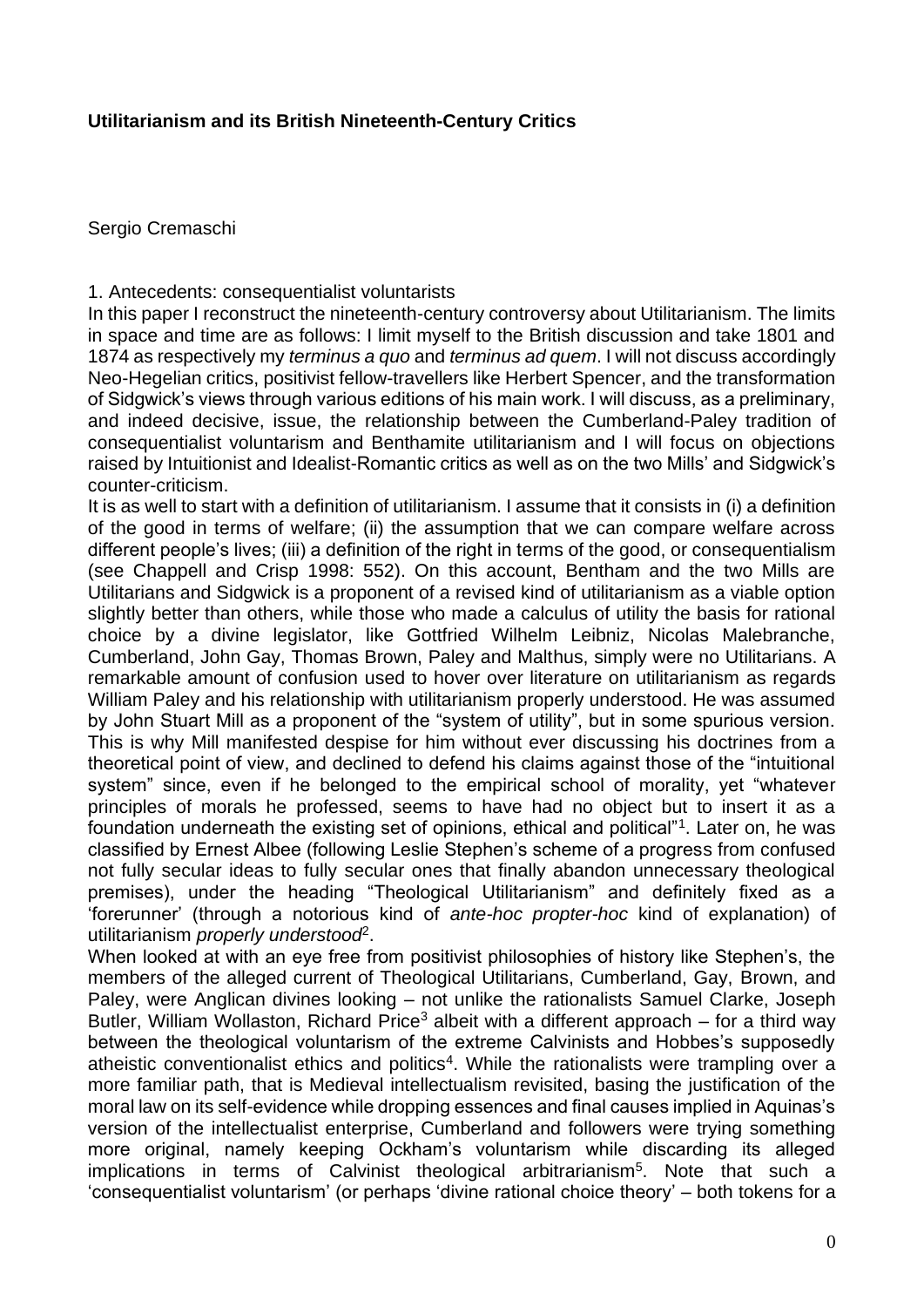better wording, but surely more accurate descriptions than "Theological Utilitarianism") was hardly a British-only or Protestant-only strategy, since it was also Leibniz's and Malebranche's program. The new doctrine was built in three steps. The first was singling out a *ratio cognoscendi* for natural law's contents by assuming that a justification of a natural law preceding any positive declaration of God's will may be mounted by assuming that God is benevolent and has accordingly prescribed that set, among the infinite possible sets of laws, that will carry the maximum amount of happiness to his creatures. The second was providing an eventual justification of natural law in God's will, by assuming that God, one his infinite wisdom (that is, information and calculating power), has provided Him with an answer to the question as to the set of laws carrying the maximum amount of net happiness for His creatures, he will *freely* but *not arbitrarily* choose to promulgate those laws. God is assumed to be rational and benevolent; hence we may safely assume that there is *one* set of laws which He would freely choose to promulgate. Note that this yields a voluntarist doctrine alternative to the Calvinist one, or something opposite to the infamous "divine command theory" that, after Kant, has been universally assumed to be the paradigmatic case of heteronomous ethics<sup>6</sup>. The third step was working out a solution to the question of theodicy as a necessary complement to the foundation of ethics. This is a solution of the Leibnizian kind, where God's rational choice yields the most favourable balance of evils and goods and the only possible answer left for the sufferer is that he may console himself with the thought that his own is only *partial* evil, subservient to some good elsewhere in the universe, where the best possible balance of good and evils is warranted<sup>7</sup>.

It may be worth noting that Bentham owed virtually everything to the theological theory that has been illustrated, not via Paley, whose work he read when his own doctrine had already been worked out and that he most of the time attacked as an exponent of the old morality he was fighting even if at times he tried to draft him as an ally<sup>8</sup>, but via Maupertuis's version. In fact, Pierre-Louis Moreau de Maupertuis in 1749 published his only contribution to ethics, the *Essai de philosophie morale.* Starting with definitions of pleasure and pain he envisaged a calculus of happiness. A remarkable conclusion is that, apart from a few wise who, by practising justice and contemplating truth enjoy the kind of pleasures they carry, nonetheless in common life the sum of evil overweighs the sum of goods<sup>9</sup>. And another is that the Christian moral doctrine is fully compatible with the calculus of happiness, since it prescribed love of God and of our neighbour and the practice of both precepts is the source of the greatest happiness available in this life<sup>10</sup>. It is worth noting that, while being an avowed Christian like Cumberland, Malebranche, and Leibniz, Maupertuis did not confine himself to consequentialist voluntarism, a doctrine which embodies almost all elements of Bentham's utilitarianism and yet is still different in leaving the calculus to God, but worked out an kind of utilitarianism strictly understood in so far as his calculus of happiness is *our* – not *God's* – tool for establishing the right course of action, and it just happens to coincide with the Christian moral doctrine. Maupertuis's example is important, in so far as it forces us to ask: why should a controversy arise in Great Britain between proponents of utilitarian ethics and defenders of the Christian doctrine?

What was new with Bentham – when compared with Maupertuis – is that he denied (i) that Christianity is a source of happiness; (ii) that in common life pain overweighs pleasure. This makes for a theory that is different not only from consequentialism voluntarism but also from Christian utilitarianism.

# 2. A Unitarian critic of Godwin, Bentham, and Paley

Thomas Belsham, a disciple of Joseph Priestley in philosophy and theology, and the intellectual leader of English Unitarianism after Priestley's emigration to America, dedicated a section of his *Elements* to the treatment of morality. One chapter discusses those system that makes virtue coincide with utility, briefly mentioning Bentham and discussing at length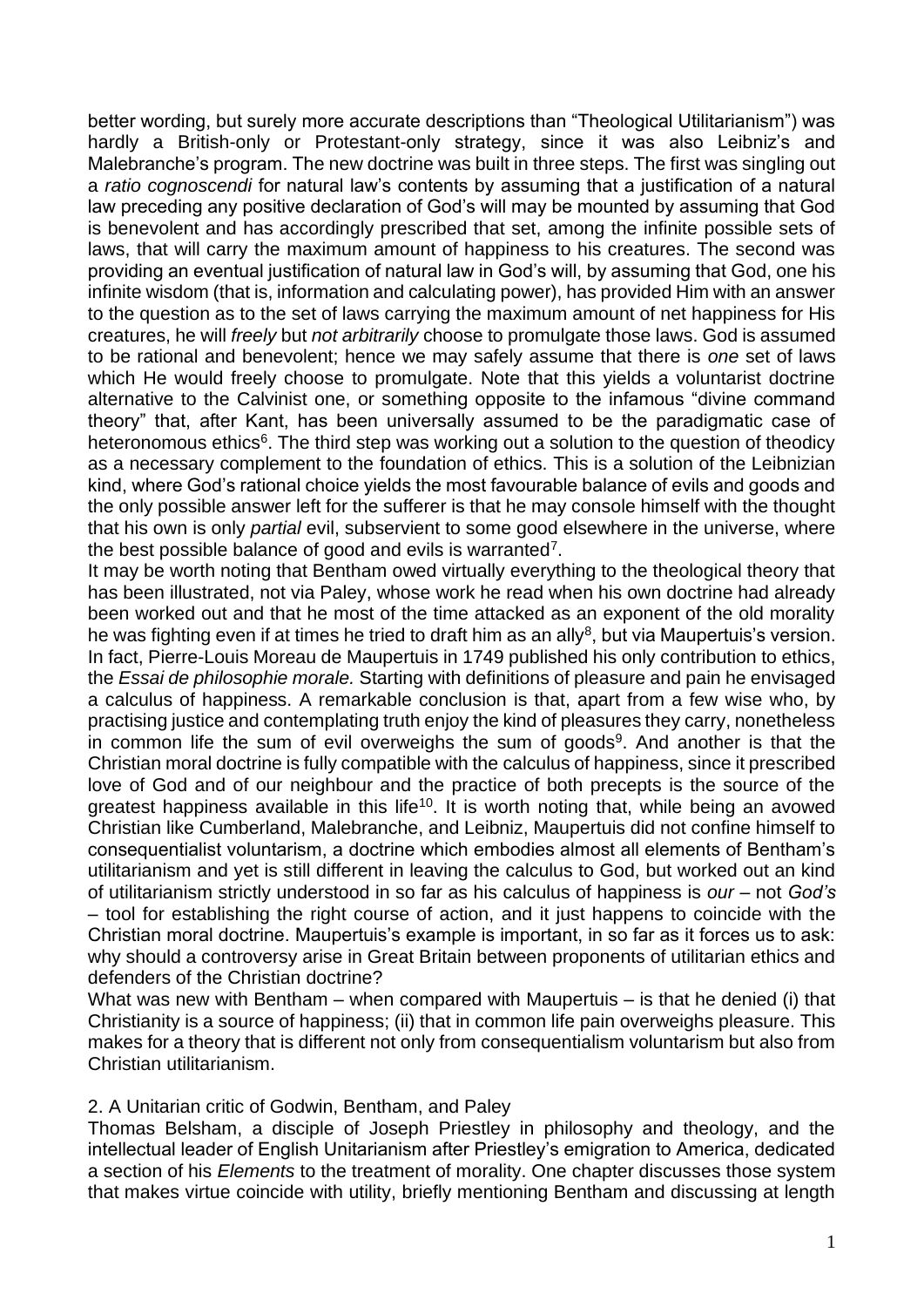William Paley, the Anglican divine, and William Godwin, the anarchist political writer. His line of argument points at an ethical doctrine that be less 'heteronomous' than Paley's in so far as it avoids recourse to belief in after-life as the source of moral motivation but also tries to come to terms with a major conundrum in any secular consequentialist doctrine, the reconciliation of self-love and benevolence. Belsham's claims are, first, that the "only valuable end of existence is happiness"<sup>11</sup>; second, that the essence of virtue is the tendency of an action to "the voluntary production of the greatest sum of happiness, or [...] unlimited benevolence"<sup>12</sup>; third, that the "good of mankind is the *subject*, the will of God is the *rule*, and everlasting happiness the *motive*, of human virtue"<sup>13</sup>; note that this is taken verbatim from Paley's comment to his own definition of virtue as "the doing good to mankind, in obedience to the will of God, and for the sake of everlasting happiness"<sup>14</sup>, and that Paley in turn took it from Edmund Law<sup>15</sup>; fourth, that the essence of virtue is "the ultimate happiness of the agent", but adding – contrary to Paley – that "the expectation of future reward is so far from being essential to the existence of human virtue, that an explicit regard to it as a motive, is even inconsistent with a state of complete, that is, of absolutely disinterested virtue" <sup>16</sup>; fifth, that only by religion "self-love and benevolence can be reconciled"<sup>17</sup>, and as a consequence Godwin is wrong in claiming that a motive to virtue may be provided by our interest in the general good of the community to which we belong, since it is coincident with our own interest; the reason why Godwin is wrong is that it is only from a totally universalistic point of view, that is the point of view of the universe, that the criterion of utility may be accepted as a moral standard, since only in these terms is ultimate happiness of the agent coincident with the "general good"<sup>18</sup> and, "if the extraordinary case should occur in which I can promote the general good by my death, more than by my life, justice requires that I should be content to die<sup>"19</sup>. Belsham's conclusion is that no sacrifices to the general good are, or can be obligatory, where there is not a prospect of adequate compensation. But, Belsham remarks,

this in extreme cases is possible only upon the hypothesis of a future life, and under the government of a Being of consummate wisdom and benevolence, In which case, to suppose that any being can be ultimately a loser by the greatest sacrifices he can make of self-interest to the good of others would be extravagant and absurd. And this brings us to the important conclusion, that self-love and benevolence can only be reconciled by religion<sup>20</sup>.

# 3. A Whig critic of Bentham's science of legislation

In 1804 the reviewer of Bentham's *Traité de Législation civile et pénale*<sup>21</sup> for the *Edinburgh review*, Francis Jeffrey, argued that Bentham's ethical theory is less new than he makes us believe. Utility in fact is widely acknowledged to be the end of moral right and evil, but it is so only in general and as a whole. Instead, there is no point in trying "a bold and rigid investigation into the utility of any course of action that may be made the object of deliberation" <sup>22</sup>, but the moralist and the legislator would be well-advised instead in basing themselves on "the old established morality of mankind"<sup>23</sup>. The reason is that also the perception of utility is based on sense and feeling and is accordingly no more precise and universal than our shared judgements on right and wrong may be.

# 4. A Unitarian/Pantheist critic of Paley

Samuel Coleridge, the poet and essayist who introduced the ideas of Romanticism in England, was in first phase a Unitarian, that is a member of the most radical wing of Dissent, made of Christian Enlighteners, and in a second phase became a kind of Pantheist or a proponent of a universal religion. In his early writings, particularly in *The Friend*, he attacked Paley for his spiritual shallowness. Lack of a spiritual dimension appeared to Coleridge's mind to be the very malaise of modernity. His critiques to Paley are, first, that the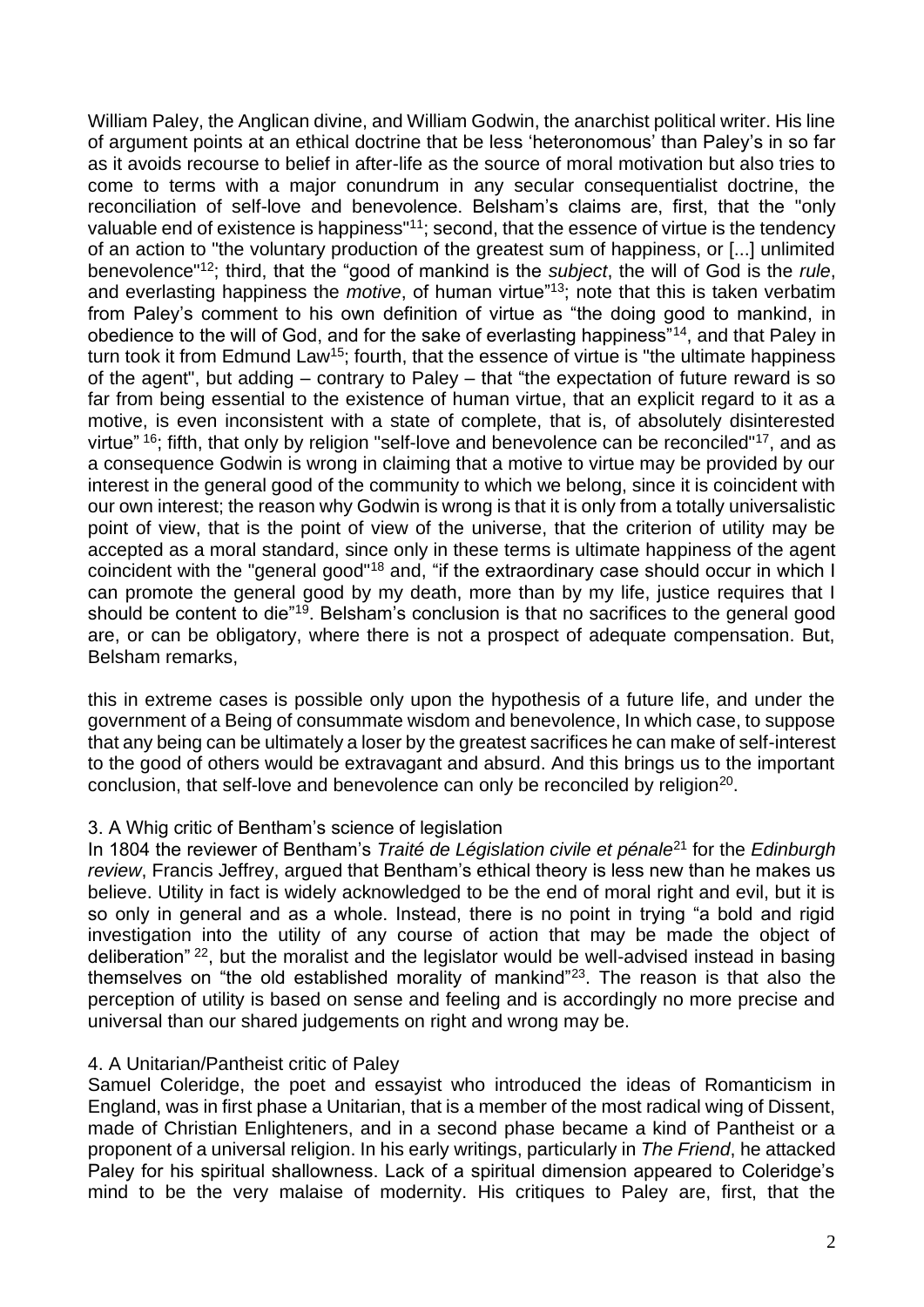identification of virtue with prudence as both forms of self-love is a sophistry that had been already unmasked by Joseph Butler<sup>24</sup>; secondly, that his "principle of general consequences" as the criterion of the right action is useless, since it is a "purely ideal" criterion that is unable to provide clear-cut directions for the concrete case, and "so far, possesses no advantage over the former systems of morality"<sup>25</sup>; thirdly, that it "labours under defects" from which former systems were exempt in so far as they at least expatiated in a rational or spiritual world, while Paley's system "remains in the world of the senses"<sup>26</sup>, that is, "it depends on, and must vary with, the notions of the individual"<sup>27</sup>, who may be more or less able in predicting consequences and advancing plausible conjectures on future courses of things, and it reduces morality to law, since it considers only "the outward act", and draws away the attention from "the inward motives and impulses which constitute the essence of morality"<sup>28</sup>, and it is a source of "delusion and sophistry" since the individual has "to imagine what the general consequences would be, all other things remaining the same, if all men were to act as he is about to act"<sup>29</sup>.

Instead, we already have a "universal and sufficient principle and guide of morality"<sup>30</sup>. It is "the sole principle of self-consistence or moral integrity"<sup>31</sup>, or the following maxim: "So act that thou may be able, without involving any contradiction, to will that the maxim of thy conduct should be the law of all intelligent Beings" <sup>32</sup>. It is true that virtue is beneficial and benevolent ends are proper goals, since the "outward object" of virtue is the greatest happiness of all human beings, but this a side-effect not its foundation of virtue.

#### 5. An Anglican critic of Paley

In 1834 Adam Sedgwick, a Cambridge dean, published the *Discourse on the studies of the University*, originally a sermon preached to Cambridge students, which arouse unexpected echo; this happened for contingent reasons, namely expectations of a drastic reform of University studies. Part of the discourse was dedicated to a criticism of Locke and Paley, that is the two main items of philosophical staple in Cambridge education. Tit included an attack to Paley's consequentialist voluntarism in the name of more traditional theological views with a smattering of philosophical claims that seem to echo Joseph Butler. A remarkable blunder is Sedgwick's adoption of the term "utilitarian" in order to describe Paley's system. The term utilitarianism as a name for the doctrine based on the principle of utility was invented by Bentham along with the two alternative terms "felicism" and "eudemonology" (Bentham 1929: 300-302), had been recently spread in print by John Stuart Mill as a name for the doctrines of the Benthamite school. Sedgwick's choice implied that Paley's and Bentham's doctrines were of the same kind, what Bentham no less than Mill vehemently denied. Sedgwick claims – echoing MacLaurin's, Smith's, Stewart's criticism of Cartesianism – that the reason for Paley's success was exceeding simplicity of his system that resolves virtue into a single principle<sup>33</sup>. He claims that Paley's mistakes are, first, denying the sanction and authority of the moral sense"<sup>34</sup>; secondly, making man no longer the *subject* of a law, but giving him the authority of a *judge*, and giving him his own and his fellow-men's leading interest as rule of action<sup>35</sup>; thirdly, the fact that, while identifying the criterion of the right with God's will (which is quite correct), yet, by assuming that, granted God's benevolence, we are in a position to determine what his will is, he ends up with blurring the fact that we cannot understand God's infinite wisdom, and; as a side-effect, making the problem of theodicy intractable, in so far as the misery and desolation we see around us may be used as a proof that the great first cause wanted either goodness or power<sup>36</sup>; fourth, overlooking the circumstance that man is not entirely rational, that benevolent affection comes not from teaching and is not the fruit of reason or calculation but sometimes becomes a dominating feeling leading us into acts contrary both to reason and to our worldly interest<sup>37</sup>; fifth, overlooking the facts that the rule of expediency is ill-suited to the limited capacities of man and that it tends to lower the standard of what is right and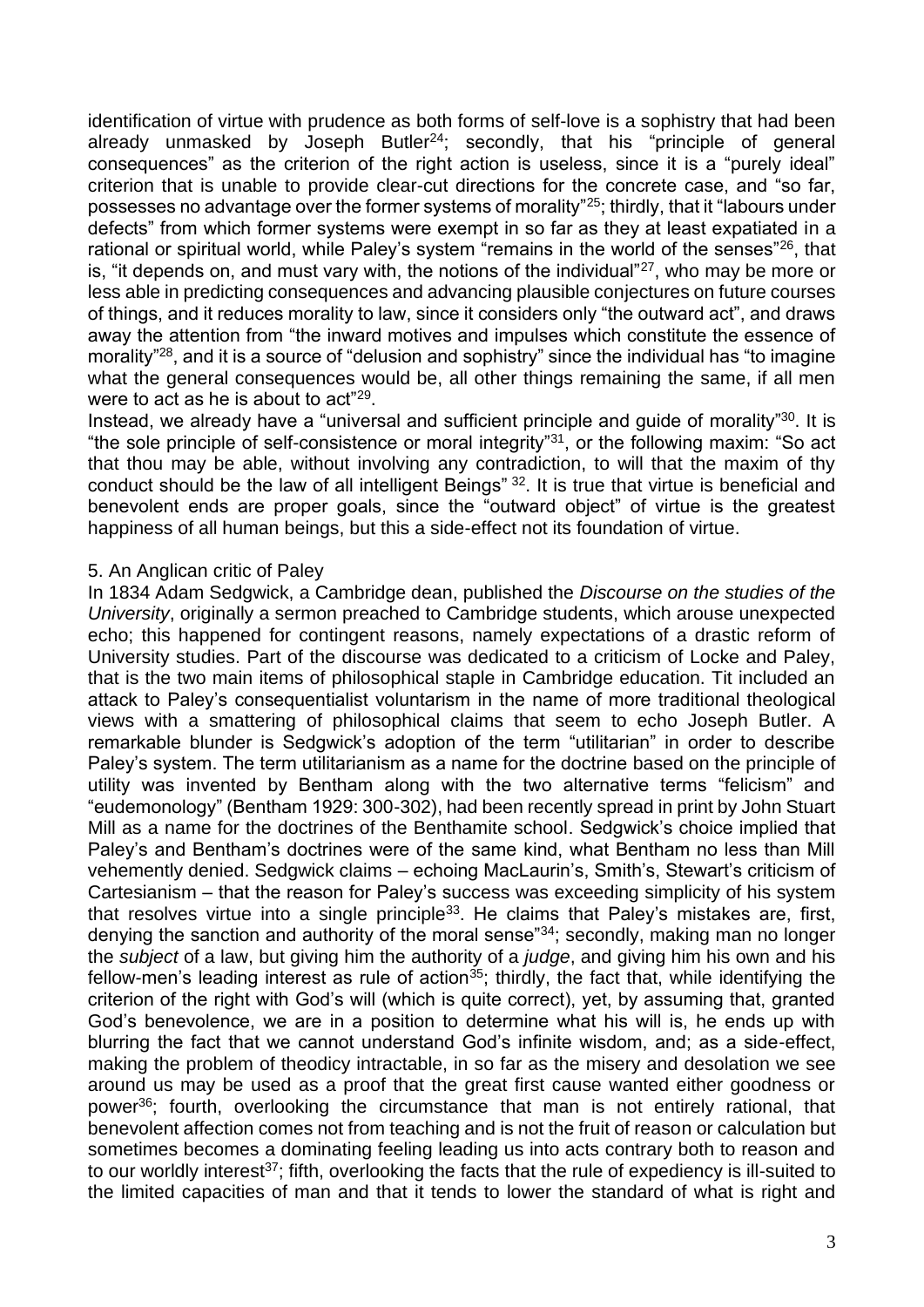good<sup>38</sup>. It is worth remarking – in view of the circumstance that Sedgwick's discourse was the target of a vehement counter-attack by the younger Mill – that Bentham is never mentioned since the discussion is limited to Paley's system and all that concerns utilitarianism in the pamphlet is use of the word "utilitarian" referred to Paley. Thus, the question may be asked: why should the younger Mill bother to discuss Sedgwick's discourse?

6. Whig critics of Bentham and Mill as political theorists

Jeffrey's review had been an isolated attack on Benthamite politics. During the Napoleonic wars the issue of parliamentary reform was no more on the agenda as it had been for a while in the 1780s. After 1815 it came back, and it was in the dangerous company of a new wave of working class radicalism occasioned by after-war economic depression. Whig polemicists feared that the philosophic radicals of the Bentham-Mill kind may endanger the cause of moderate reform by their too radical proposals, and besides by their association (no matter how undeserved) with 'real' radicalism and were eager to distance themselves from their political views. This may be the reason for James Mackintosh's verbose discussion of Bentham's *Plan of Parliamentary Reform* (1817) in the *Edinburgh Review*<sup>39</sup> aimed at proving, in Bentham's own terms, that is looking at the utility and the happiness of the people, how universal extension of the franchise would be productive of more evils than benefits.

While Mackintosh was an old-fashioned Whig with a rather pompous style, Thomas Babington Macaulay was a young man with a lively intellect. His belated attack on Mill's *Essay on Government* (Mill 1819-20) – it was indeed a review of a collection of seven contributions by Mill to the Supplement to the Encyclopaedia Britannica, undated but published perhaps in  $1828^{40}$  – resorted to one of the brilliant polemicist's moves: backwards from contingent political issues to more theoretical issues. His main points were that (i) Mill's assumptions were tautologies; (ii) his view of human nature was too limited; (iii) the "noble Science of Politics" should be based on

that method which, in every experimental science to which it has been applied, has signally increased the power and knowledge of our species, - by that method for which our new philosophers would substitute quibbles scarcely worthy of the barbarous respondents and opponents of the middle ages, - by the method of Induction; - by observing the present state of the world, - by assiduously studying the history of past ages, - by sifting the evidence of facts, - by carefully combining and contrasting those which are authentic, - by generalizing with judgement and diffidence, - by perpetually bringing the theory which we have constructed to the test of new facts, by correcting, or altogether abandoning, it according as those new facts prove it to be partially or fundamentally unsound<sup>41</sup>.

On such a basis Mill's argument for democracy is proved unwarranted, democracy is proved to bear the same troubles as other kinds of government, Mill's plea for the function of the middle ranks is shown contradictory with his plea for democracy, and his plea for universal adult *male* suffrage is proven an example of male bigotry. It is remarkable how Macaulay's review contributed a lot in securing posthumous fame to Mill's politics, even if in a less positive light than Mill could have wished for.

There were two rejoinders in the *Westminster Review*, each of them followed by a response by Macaulay in the *Edinburgh Review*. In the first of these Macaulay first discusses the 'greatest happiness principle', which, he remarks, had not even mentioned in his first review, where he had discussed Utilitarian methodology, not ethics<sup>42</sup>. He objects that Bentham's principle is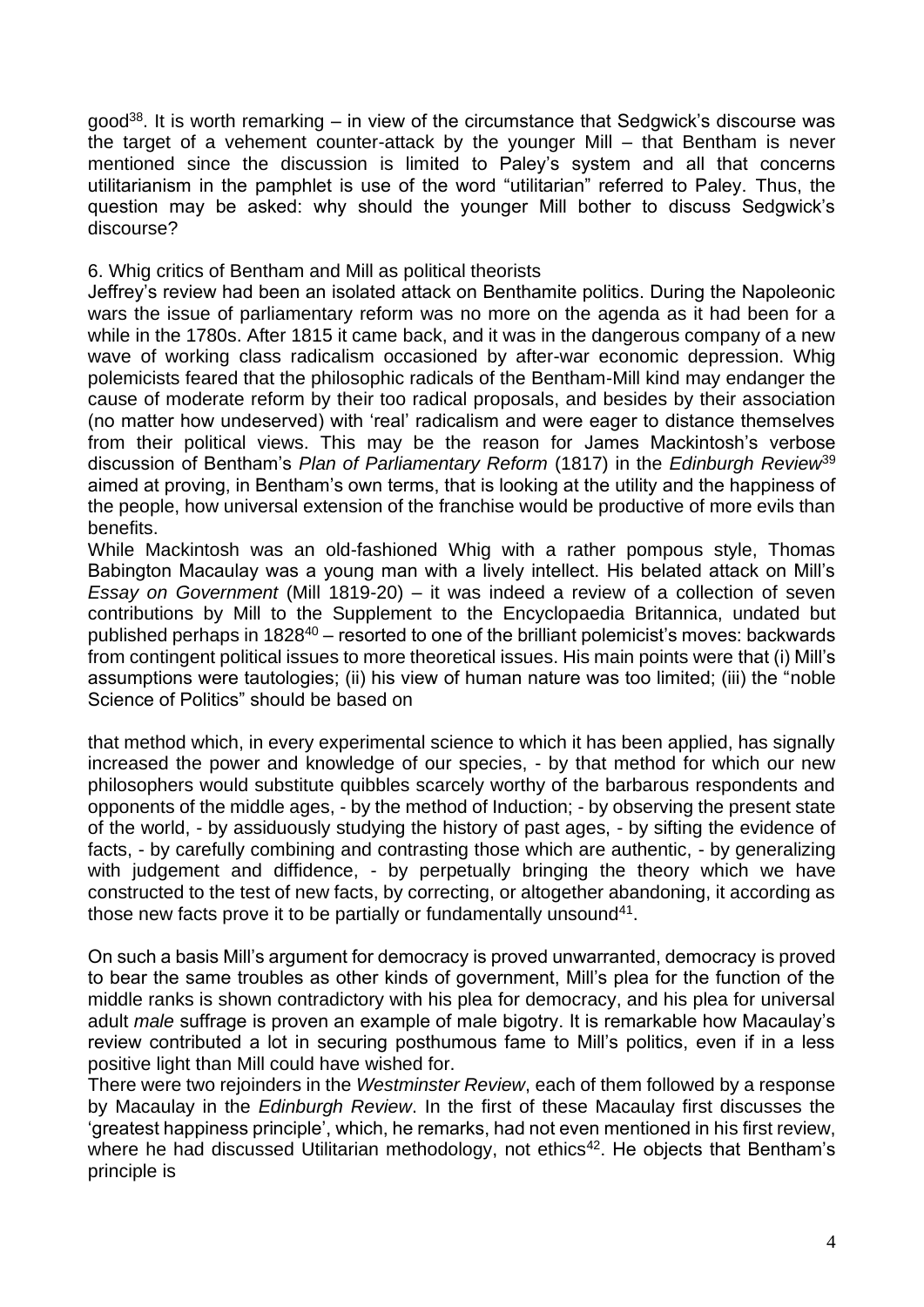that mankind ought to act so as to produce their greatest happiness, The word *ought*, he tells us, has no meaning, unless it be used with reference to some interest. But the interest of a man is synonymous with his greatest happiness: - and therefore to say that a man ought to do a thing, is to say that it is for his greatest happiness to do it. And to say that mankind ought to act so as to produce their greatest happiness, is to say that the greatest happiness is the greatest happiness<sup>43</sup>.

It is worth remarking that we face here the first formulation of the criticism based on the twofold dimension of the principle of utility, descriptive and prescriptive, and on the lack of a justification for the passage from the former to the latter, a criticism taken over by Whewell, Sidgwick and finally transformed by Moore in the naturalistic fallacy argument. He adds that the principle, understood in the first sense, is vacuous, and if understood in the second sense, is plausible but not new. In fact, it overlaps with the golden rule and precept to love one's neighbour as may be found in the Gospel<sup>44</sup>. But the strength of Christian morality lies in the fact of giving a precept and providing a motivation, namely "the prospect of an infinite happiness hereafter"<sup>45</sup>, while Bentham on the contrary "has no new motive to furnish his disciples with"<sup>46</sup>. It is remarkable that these points raise by Macaulay will be incorporated later by John Stuart Mill and Sidgwick into their own arguments, with no mention of Macaulay himself.

# 7. A 'Scottish' critic of Bentham's ethics

Mackintosh in his monumental *Dissertation on the Progress of Ethical Philosophy* of 1836, after Paley and before Dugald Stewart, discusses systematically Bentham the moral philosopher<sup>47</sup>. His critical remarks are the following: (i) the principle of utility is not Bentham's discovery; what is new in Bentham is rather its generalised application<sup>48</sup>; (ii) and yet such an application of the principle, being incompatible with human nature, is his main mistake<sup>49</sup>; (iii) the claim that the principle of utility should be not only a principle of moral approbation but also the main moral quality or "the chief motive of human conduct" is mistaken, because both a regard to our own interest and a desire to promote the welfare of men in general are "very faint and ineffectual inducements to action"<sup>50</sup>; (iv) a theory adopting utility as a criterion should promote the sources of action we know by experience to be beneficial to ourselves, that is, "all the social affections" as an "object of moral culture", since these may indeed produce more comprehensive benevolence, but also may not "be supplanted by  $it"51$ ; individual virtues, such as courage or temperance, cannot be supplanted by one virtue, since it "is only when the means are firmly and unalterably converted into ends, that the process of forming a mind is completed" $52$ ; (v) the original and non-disposable character of moral feelings is independent from the distinction between "implanted and acquired principles" and no man has the power to extinguish the affections and the moral sentiments, however much they may be thought to be acquired"<sup>53</sup>; (vi) self-love and benevolence do play a function, that of regulating other self-regarding or social affections, and the claim of a coincidence of self-regarding and other-regarding interest is indeed an important theoretical conclusion in so far as it proves "the absolute impossibility of forming any theory of human nature which does not preserve the superiority of virtue over vice"<sup>54</sup>, but also one with hardly any practical relevance, since this coincidence "is too dimly seen to produce any emotion which can impel to, or restrain from action"<sup>55</sup>; (vii) the Benthamites have forgotten the delight which is a part of virtuous feeling, and of the beneficial influence of good actions upon the frame of mind"<sup>56</sup>, and the fact that "the social affections are the only principles of human nature which have no direct pains"<sup>57</sup>; (viii) they also underrate the most important effect of human conduct, which consists in its action on the frame of the mind, by fitting its faculties and sensibilities for their appointed purpose<sup>"58</sup>; this would provide an answer to the objection based on the 'repugnant conclusion' to which utilitarianism allegedly leads (namely, that if an horrible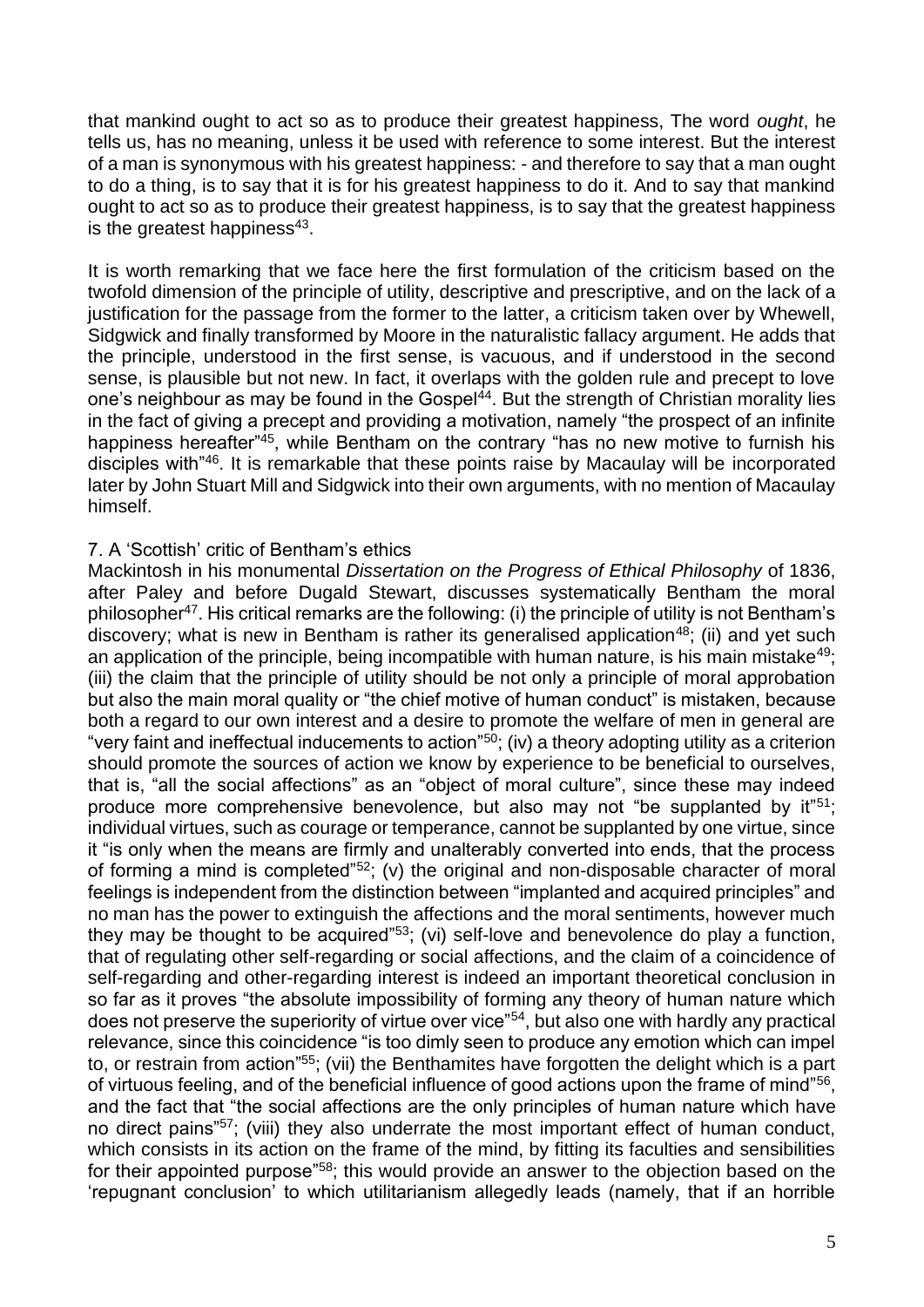action yields benefits heavier than the evils it carries, it is our duty to perform it), for it would make it impossible to combine the benefits of the general habit with the advantages of occasional deviation; the reason is that every such deviation either produces remorse, or weakens the habit, and prepares the way for its gradual destruction"<sup>59</sup>; (ix) taking the former point into account, human nature will appear less selfish than it is commonly supposed to be; the consideration of the effect of conduct on the state of mind (which has been called "sentimental" with a derisory intention) will appear to be the most proper subject-matter for the moralist, and "the comparative importance of *outward consequences* will be more and more narrowed<sup>"60</sup>; (x) generalised recourse to utility as a standard has a demoralising tendency, in so far as, first, an essentially weaker motive is gradually substituted for others which must always be stronger, secondly, it tends to introduce "an uncertainty" with respect to the conduct of others, which would render all intercourse "insupportable", and thirdly, it affords "a disguise for selfish and malignant passions" by teaching disregard to rules when contrasted with the utility of particular acts, so that it approaches to "the casuistry of the Jesuits, and to the practical maxims of Caesar Borgia"<sup>61</sup>; (xi) the Benthamites have treated ethics too much in a legalistic attitude, or too "juridically"<sup>62</sup>, while ethics' direct object is "mental disposition", and actions are just considered indirectly as its exterior marks; (xii) they also disregard the pleasures of taste and of the arts dependent on imagination. MackIntosh's conclusions are that "the speculations of the followers of Mr. Bentham are not

unlike the unsuccessful attempt of the Cartesians<sup>"63</sup> while adding that the Cartesian natural philosophy was defective because of exceeding simplification, and Newton reformed that philosophy "not by simplifying that science, but by rendering it much more complicated"<sup>64</sup>. The same idea had already been hinted at by Sedgwick two years before, but it could have been orally communicated to Sedgwick by McIntosh, and it was commonplace at the time, being almost the key-idea of Dugald Stewart, the Scottish Philosophy's intellectual leader.

# 8. Utilitarian rejoinders

James Mill produced in what is remarkably short time a counter-attack on MacIntosh. The occasion was appropriate enough, since the latter's work was the first where a whole chapter was dedicated to Bentham's doctrines. There is something quite unbalanced in the reply's length and tone. Mill in fact wrote a whole book mainly in order to refute one chapter<sup>65</sup>, and, far from acknowledging MacIntosh's merit for noticing Bentham's ethics and discussing them in an academic context, he took the *Dissertation* as the occasion for an attack on 'traditional' moral doctrines, assumed to be all of them of *one* kind, that is, based on the doctrine of an innate moral faculty, while proclaiming this doctrine reactionary. The point around which the proof of the claim turns is that such a doctrine tends to preserve all received beliefs and customs and MacIntosh's objections in detail are answered by trying to render them trivial<sup>66</sup>. On balance, the *Dissertation* is taken more as an occasion for attack on old morality than something worth discussion in itself.

In the same year John Stuart Mill too published another oversized counter-attack. His target was Sedgwick's discourse, which had been already circulating for two years. The son's rebuttal is even more of a personal attack than his father's reflections on MacIntosh. The claims are that the doctrine of "intuitive principles of morality"<sup>67</sup> is a mistaken account of the phenomena, being the latter are the "moral judgments" and "moral feelings", which are "a fact in human nature<sup>"68</sup>, and that the doctrine of utility is the correct account. It may be noted that Mill introduces here for the first time a remarkably modified version of Bentham's doctrine – the one he had criticized two years before without leniency<sup>69</sup> – but availing himself the clause "nobody denies the existence of"<sup>70</sup> while referring precisely to such entities as moral feelings that were declared by Bentham to be nonsense. Besides, a remarkable achievement by the younger Mill is writing a defense of utilitarianism taking as an occasion an attack on Paley where the name of Bentham did not even once appear by arguing that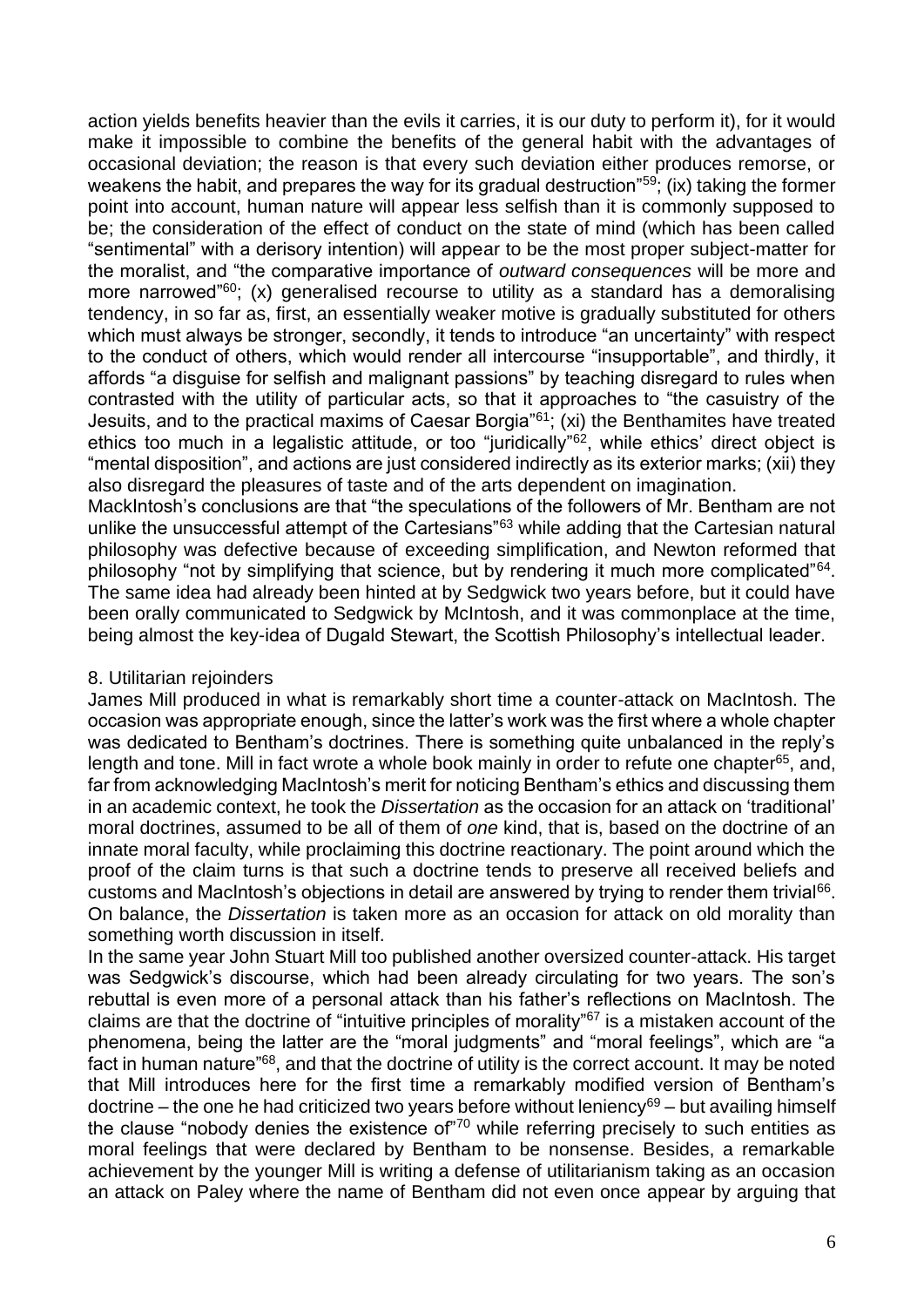Paley is not a true proponent of the doctrine of utility and that Sedgwick "has no right to represent Paley as a type of the theory of utility"<sup>71</sup>, and so that he was wrong in having written an attack on Paley's doctrine (the one that was been currently taught at Cambridge, the reason why it had been discussed by Sedgwick who never meant to meddle with Bentham and Benthamism) and should have attacked instead Bentham himself!

What is instead far from being a counter-attack is the younger Mill's essay on Coleridge, where he Mill acknowledges that Coleridge's teachings were complementary to Bentham's, in so far as he taught us to ask, when faced with doctrines: "what does it mean?" before asking "is it is true?" and that they were a counterbalance to the French eighteenth-century philosophers' view of society in so far as it reminds us that a system of education and a feeling of allegiance have always been there in any society, which is no artificial product, but instead a pre-existing datum for any moral theory<sup>72</sup>.

# 7. Cambridge sympathizers of Coleridge

Between the Thirties and the Sixties there was a whole generation of enthusiastic followers of Coleridge, enemies of materialism and empiricism, critics of the British Society at the time of Industrial Revolution and adept to some kind of progressive / conservative protosocialism, and opponents of John Stuart Mill's rising influence over the British intellect<sup>73</sup>. The first among them was Frederic Denison Maurice, a clergyman known more as a theologian than a philosopher, and a citizen committed to progressive causes, among the founders of the movement of Christian socialism. Curiously enough, he was on friendly terms with John Stuart Mill and introduced him to the knowledge of Coleridges's work that in turn did contribute in drawing Mill away from Benthamism. Maurice in ethics was an 'idealist' with vague Kantian leanings.

In *Moral and Metaphysical Philosophy* he attacks Bentham on the following ground: first, he has not kept up with the march of knowledge; second, he adopted a narrow theory of human nature from a narrow inductive basis<sup>74</sup>. He also makes a paradoxical acknowledgement, that is, Bentham was more consistent than Paley and this contributed in showing its absurdity, that is, "the doctrine of expediency which Paley sanctioned might have continued to prevail among us, if men had not been startled by observing to what practical conclusions that doctrine led, when it was fairly and consistently followed out by Bentham"<sup>75</sup>. Bentham's merit is to have shown that received wisdom needed re-examination but "the question was in what spirit should it be undertaken". Bentham has carried it out in a spirit of hatred and contempt, a spirit that was ineffectual; in other words, he says addressing Bentham himself, instead of going too far,

you have not gone far enough. Instead of judging practices and institutions by tests which are too severe, by principles of human nature which are too deep, you have made use of the most weak tests, you have brought the most shallow principles to bear upon them, We demand a more rigid scrutiny… we must look into history, and study the growth of institutions [...] We must look into the same history to know what men have been thinking about in past ages<sup>76</sup>.

In another work Maurice insists on the evidence of a moral conscience, and accordingly of a sense of obligation, while denying Butler's claim of its absoluteness as well as that of its ability of perceiving the genuine motives of action, and Whewell's identification of conscience with human reason as such. He writes:

I recur to the old question, 'What am I?' There are a few simple answers to that question which show me that there is an order in which I am placed […] I *am* a son, I *am* a brother, I *am* a citizen. Perhaps I *am* a husband, perhaps I *am* a father. And if the enjoyment of any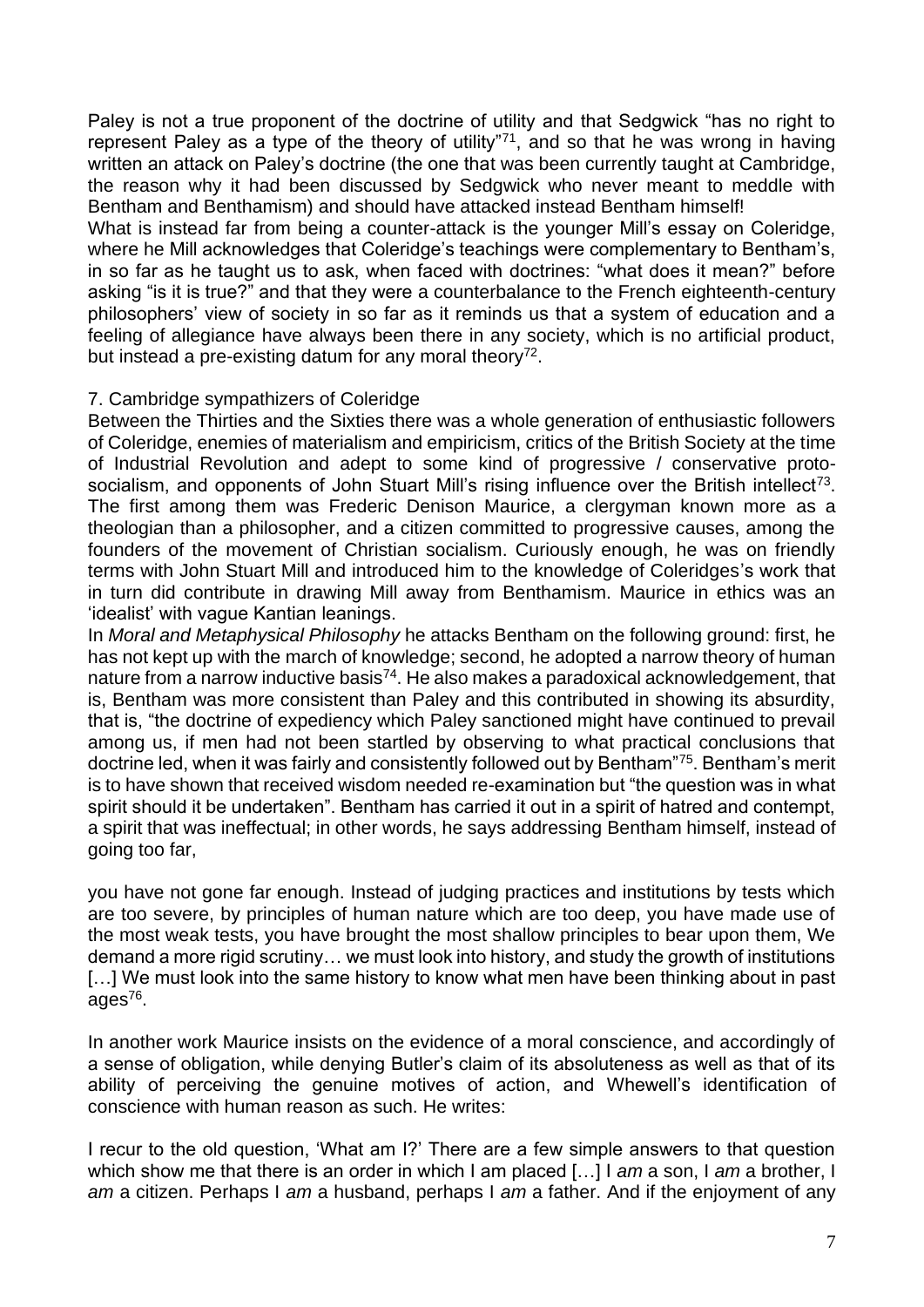pleasure or the avoidance of any pains lead me to acts which are inconsistent with any of these positions, my conscience says, 'I ought not to enjoy that pleasure', 'I ought not to avoid that pain'. Let the enjoyment or the avoidance be as natural as it may, it involves a departure from the order in which I am placed $77$ .

# 8. An Oxford counterenlightener

In Oxford there was an analogous romantic-idealist reaction against eighteenth century empiricism, also taking issue with Paleyite Anglicanism, Benthamite radicalism, and political economy. Yet, its traits were more varied, ranging from evangelicalism and romanticism to Anglican latitudinarianism revisited, built on a idealistic, no more an empiricist, basis, and also its final outcome was more complex, ranging from the liberal Anglicanism promoted by Richard Whately to the return to Catholicism preached by Henry Newman in his final phase. The latter, the leader of the so-called Oxford movement, a current which was at its start evangelical and in the end conservative, that wanted restoration of Christian tradition against all forms of modernism, was concerned with enlarging the bounds of rationality, unduly restricted by Cartesian rationalism and Lockean empiricism to what can be proved through inferences. "Life is for action. If we insist on proofs for everything, we shall never come to action: to act you must assume, and that assumption is faith"<sup>78</sup>. He pointed at Bentham as at "shame" for English philosophy, like Hobbes and other materialists, because of the base image of human nature they presented. Very much in tune with his general attack on modern rationalism and empiricism, he wrote that Bentham the master of one of the two schools of philosophy in high esteem at his day had, unhappily enough, "not a spark of poetry in him"<sup>79</sup>, that his system had

nothing ideal about it; he is a stern realist, and he limits his realism to things which he can see, hear, taste, touch and handle. He does not acknowledge the existence of anything which he cannot ascertain for himself<sup>80</sup>.

The fact is – unsurprisingly, given Newman's theory of knowledge – that secular knowledge is not the antecedent of moral improvement. Bentham says that "the knowledge which carries virtue along with it, is the knowledge how to take care of […] what is pleasurable, what is painful, and promotes the one and prevents the other. An uneducated man is ever mistaking his true interest, and standing in the way of his true enjoyments. Useful knowledge is that which tends to make us more useful to ourselves; a most definite account of the matter, and needing no explanation<sup>"81</sup>. What is wrong with this claim is that there are many instances in which men become wiser, without becoming better and, Bentham's attacks on flowers of rhetoric, signifying nothing notwithstanding, virtue is a word that makes perfectly sense, even if it cannot consist in secular knowledge but only – and it is important to note that Newman is arguing something quite opposite to what not only Paley, but also McIntosh and Whewell contended for – in "religious sentiment" of "Faith"<sup>82</sup>. That is, there is no *natural* or *rational* morality and human beings left to their fallen nature are unable to carry on a moral life following a moral law indicated by reason, were it able to point at one. This is pure Augustinianism, which strangely enough led Newman away form the Church of England to the Catholic Church, which in turn had more than once officially condemned Augustinian theses. But this just one more example of actions and reasons-for-action going in different directions.

# 9. A Cambridge Anglican rationalist and his controversy with Mill

William Whewell, a Cambridge academic and an Anglican clergyman, was the main intellectual figure of the Cambridge anti-Paley reaction. He wrote a preface to MacIntosh's *Dissertation*, a bulky textbook of normative ethics, and a series of lectures on the history of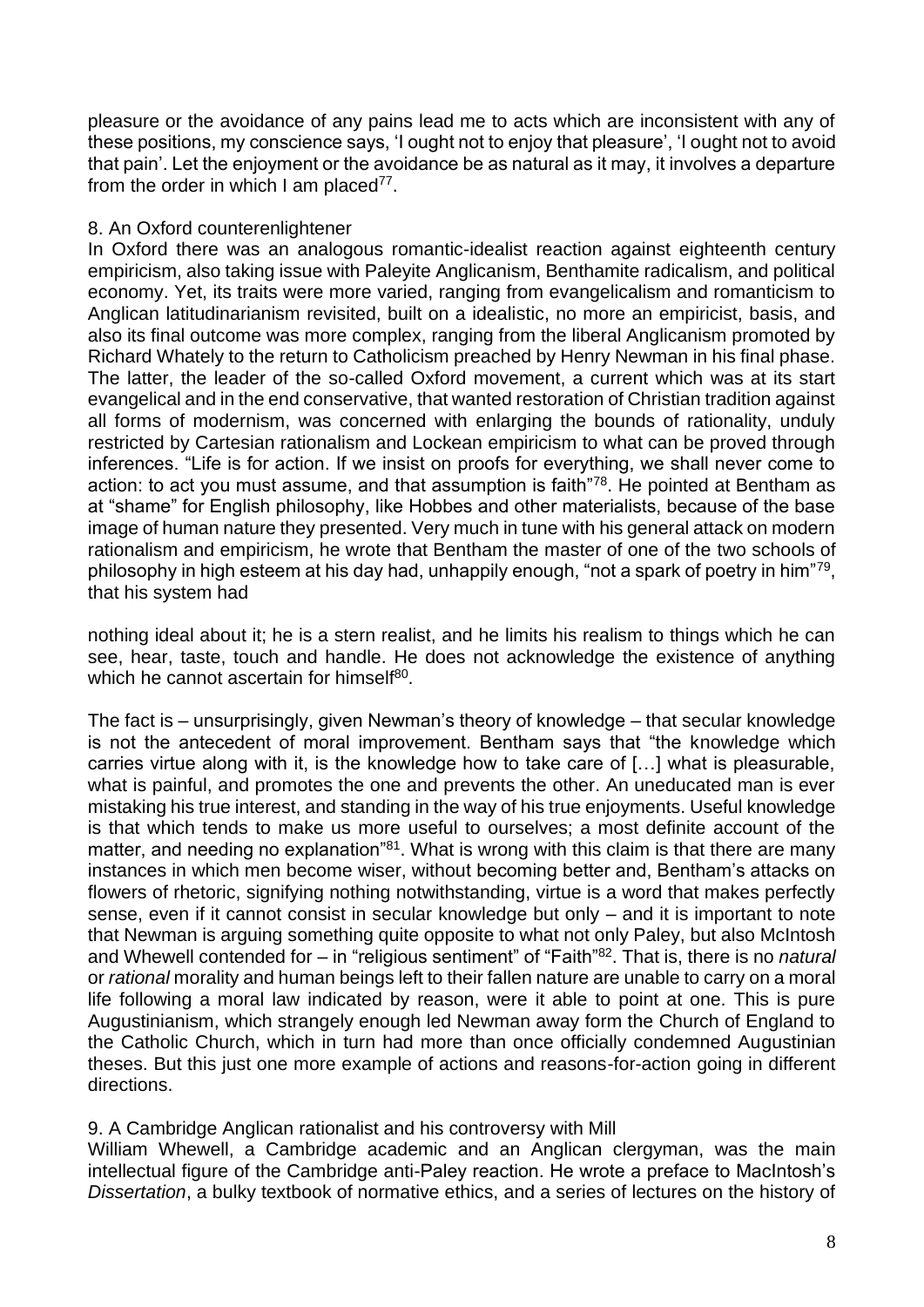British moral philosophy where also Bentham was treated at length. His key-idea was the existence of a moral law accessible to the human mind before any divine revelation, and justified by reason not by divine will, but also justified in its kernel on a priori basis, even if its detailed contents could be established only by combination of reason and experience.

Whewell's ethical theory, in more detail, is that there is a basic moral norm that is largely 'open' in its contents; there are five basic "ideals" corresponding to basic fields of human action; actual norms are derived through a circular movement involving experience and the moral ideals; such norms are partially empirical in their content but are no way empirical in their justification; thus they are not immune from self-correction on the basis of experience but do provide a basis for criticism of *positive* systems of rules such as those enforced by the legal system of a country<sup>83</sup>.

Whewell's criticism of Benthamite utilitarianism focuses on the impossibility to calculate all consequences of actions and on the nature of happiness, which does include moral elements, so that we cannot derive morality from happiness unless we are to fall into a vicious circle<sup>84</sup>.

John Stuart Mill attacked Whewell in a rather vehement tone, somewhat surprisingly in comparison to the more moderate tone adopted with Sedgwick – one would say inversely proportional to the target's intellectual stature. He claimed that Whewell in epistemology and ethics adopted arguments that justify use of a priori theses not derived from experience; that in this way in ethics he apparently found a theoretical argument for justifying the transformation of traditional morality's teachings into a system of allegedly self-evident truths; that he had based morality on positive law; that his definition of a fundamental norm was a tautology; that to make morality depend on other elements, themselves moral, ends up with a vicious circle; and finally that, since he also connected morality with the Christian promise of eternal happiness, he – not the Utilitarians – actually adopted the "selfish system" of Hobbes and Mandeville by making moral motives self-interested ones<sup>85</sup>.

Whewell answered in a post-script in his *Elements*' third edition, claiming first that his reasoning was not circular, because *right* means what must be done, and by his fundamental norm no further "why" for moral action is introduced; secondly, that he had not *derived*  fundamental rights from human happiness even if he agreed that they also serve this purpose, but as a aside-effect; thirdly, that he did not base morality on law, but that he had used law as an "indication of its place and form"; and finally that the "selfish theory" is quite different from the doctrine of eternal happiness<sup>86</sup>.

# 10. Mill's new synthesis

Mill's attack included, to a remarkable extent, an attempt at incorporating Whewell's criticism into his own system while complaining of misunderstanding, turning his opponent charges against himself, hinting at allegedly reactionary implications of his opponent's arguments. Mill's review of Whewell's *Elements* is seldom read, while his *Utilitarianism* has become core reading for generations of students and has acquired the aura of a masterpiece begotten in a virginal state by his Author's brains. But it may be worth re-reading Mill's *Utilitarianism* in the light of his review of Whewell and of the latter's reply, since Mill published it just six years after Whewell's rejoinder, and the circumstance that Whewell's name is never mentioned is clearly no proof that the controversy had been forgotten, but more probably just a matter of tactics. The pamphlet is a emphatic defence of utilitarianism against attacks, and an understated rewriting of Benthamite doctrine from scratch. It is well-known how details of such rewriting include (i) an attempt at replacing Bentham's axiomatic foundation of utilitarian doctrine with an inductive one, that is, with the notorious 'proof' of the principle of utility<sup>87</sup>; (ii) a conversion from Benthamite hedonism to Coleridgean romanticism with regard to pleasure and happiness $^{88}$ ; (iii) a tacit disavowal of Bentham's theorem of the coincidence between self-interest and benevolence by introducing the alternative claim that virtue is an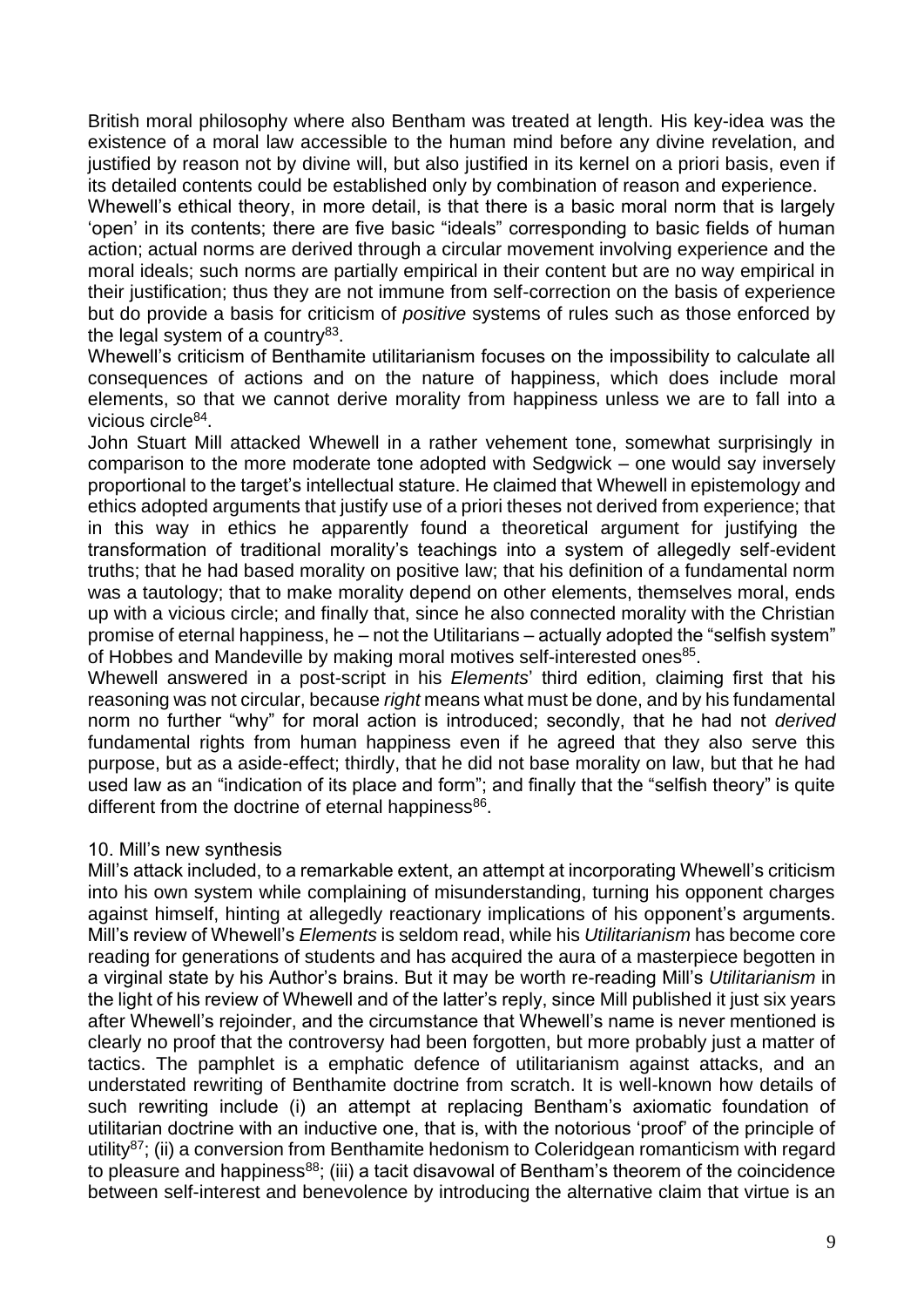end in itself<sup>89</sup>; (iv) a full surrender to Whewell while claiming victory concerning the function of rules in morality, by admitting that rules are required, even if only the principle of utility justifies them<sup>90</sup>; (v) a strategic withdrawal on traditional morality and common sense, through the admission that moral rules result from the accumulated experience of mankind, not by a calculus carried out by the moral reformer, what amounts to turning Bentham's case for a new morality upside down<sup>91</sup>.

# 11. John Grote

Nine years after Mill's *Utilitarianism*, John Grote, another Cambridge academic, published an *Examination of the Utilitarian Philosophy* where he argued that Mill's *Utilitarianism* is much closer to non-utilitarian schools than original Utilitarianism was, but the result is, more than a consistent new system, an unstable amalgam. On the quality of pleasure Mill attacks Whewell for raising the issue, but then introduces a distinction between different kinds of pleasure as obvious, while Bentham had rejected it as something that would have made the felicific calculus impossible. On the value of social feeling, Mill admits of "a basis of powerful natural sentiment", but nothing could be more opposite to this than the language of Paley and Bentham, and he claims he is an Epicurean but he is a Stoic on the main point, that is, the natural sociability, about which he repeats the claims of such authors as Cicero and Grotius, which were despised by Bentham<sup>92</sup>. Concerning the authority of traditional morality, while Bentham depicted himself as the Bacon of morality, who would lay the basis for the new morality, Mill declares instead that mankind has been learning by experience the beneficial or damaging tendencies of actions<sup>93</sup>. Also, the choice of the name utilitarianism for the doctrine was infelicitous, but its authors are to be blamed for it; in fact *utile* in ancient philosophy was contrasted sometimes with *honestum* and sometimes with *dulce*; accordingly the name adopted conveys both associations, leaving confusion and carrying a demoralising implication, as if it favoured *utile* as contrasted with *honestum*. Concerning happiness, the remark is in order that it consists in something more complex than Utilitarians believe; they are positivists, they stand for facts, they insist that happiness is an elementary idea and this is the reason why their philosophy is allegedly the true one; but happiness, first, is very different for different people; secondly, we as yet, at least, know very little how far a man, by the power of his own will and imagination on his thoughts and feelings, can make his own happiness under any circumstances; third, nor how far, under any circumstances again, his constitution and temper may have settled the question of happiness or unhappiness for him; fourth, we have no means of deciding whether we shall best spend our efforts in trying to be happy under existing circumstances, or in trying to improve the circumstances; and fifth, nor have we any means of deciding, if there are different qualities or heights of happiness, whether we had best rest in the lower quality or strive to attain to the higher.

Grote's general conclusion is that Mill answers objections by claiming that they are based on misunderstanding, but

in meeting the objections, which he does with qualification, he gives us on the one hand a reassertion of old utilitarian doctrines; on the other, new (and professedly utilitarian) doctrines of his own. That he does this latter he to a certain extent avows, to that extent admitting the force of the objections made […] his *neo-utilitarianism* is something very different from that to which the objections were made<sup>94</sup>.

# 13. Sidgwick

Sidgwick's *Methods* have been read too, no less than Mill's *Utilitarianism*, in an unsophisticated way, as the repository of the musings of an isolated and disinterested genius, or as "the first genuinely academic work in moral philosophy". Actually, Sidgwick did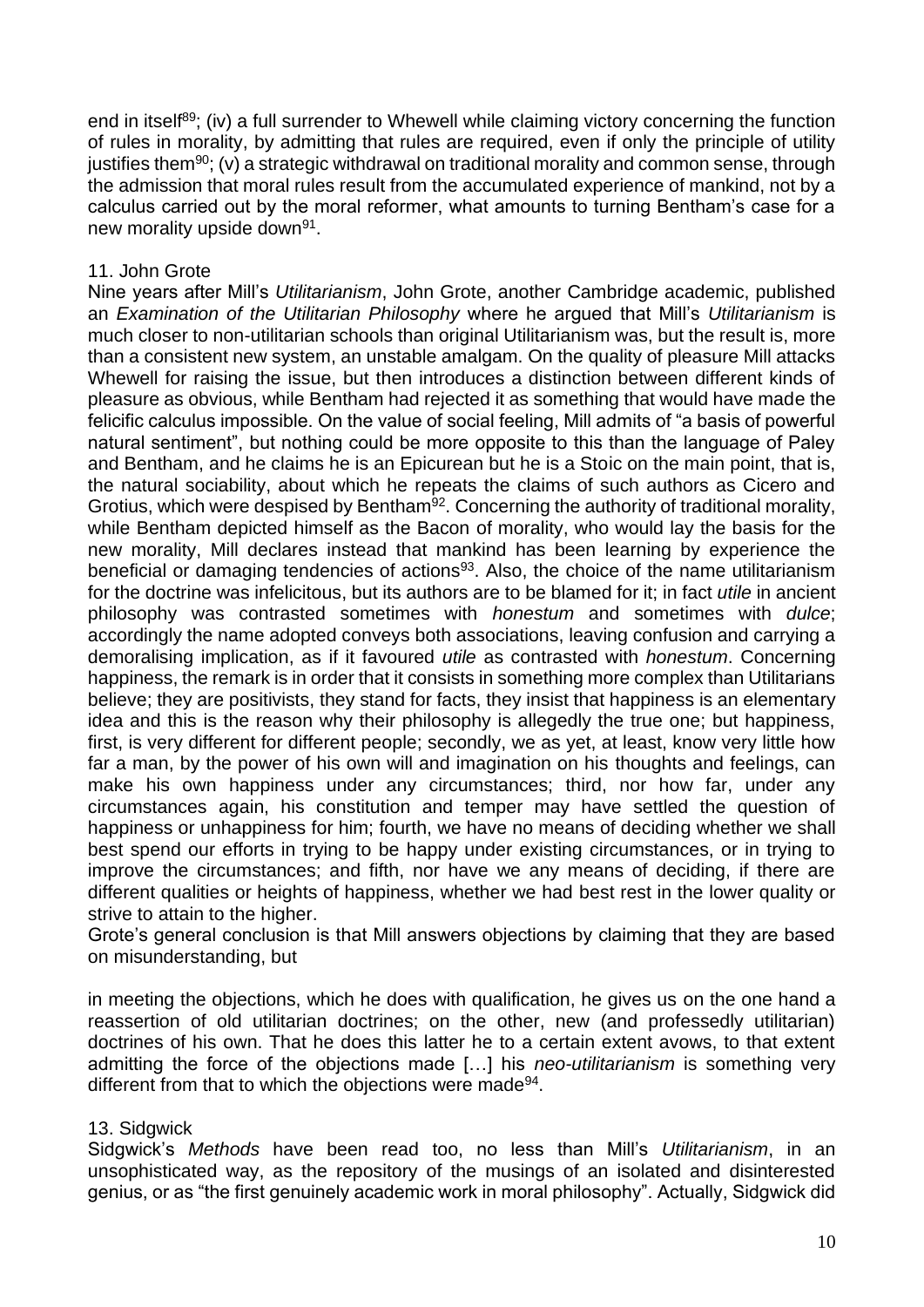something that was prima facie the opposite of what Mill had done but that finally proved a better way to the same goal. Instead of incorporating Whewell's criticism into a revised version of utilitarianism and claiming that this was the original version when properly understood, he resorted to accepting all criticism and declaring the failure of utilitarianism but in the meantime made believe he had proved an even more drastic failure of its opponents. In more detail he claimed first that the dependence of morality from law, allegedly admitted of by Whewell, contrasts with the claim of being able to judge law on a moral basis<sup>95</sup>; secondly, he claimed that Whewell's "method" was unable to provide precise contents unless we are to resort to consideration of consequences, since the norm of truthfulness or the duty to keep promises become "evanescent at a more accurate examination"<sup>96</sup>, since such duties seem intuitively independent and certain to unreflective common sense, but also a number of exceptions seems to be commonly accepted and thus *common sense* (note, common sense, not intuitionist moral philosophy) is unable to reach a consensus on what are precisely the cases where a promise must be kept; the same holds true for justice, since for intuitionists the idea of justice should make more rigorous what common sense understands for justice, but in fact it includes contrasting ideals, such as the individualist and the socialist one<sup>97</sup>.

Facing two failures, what philosophy can do in the practical field is transforming common sense into knowledge by singling out "intuitions" which may be eventually justified, by reflecting on the body of beliefs that "we" share, by ferreting out inconsistencies *in such a body of beliefs* as well as *between the above* and the whole of results of the natural sciences qua body of beliefs well-founded and consistent with which the beliefs of common sense should be harmonized.

In Sidgwick's attempt common sense comes to play the main role, a traditional idea of the Scottish philosophy appealed to by Coleridge, Morice, John Grote in so far as it is an antiempiricist notion;

marginally accepted by Whewell who believed in rational (partly a priori) knowledge, attacked by Bentham and rescued by Mill as a means of paving the objection fo the impracticability of utilitarian calculus as well as of overcoming Bentham's lack of a "proof" of the principle of utility. The defence of utilitarianism is based on a kind of judo move, that is, after having conceded to the opponents of utilitarianism everything they contended for, that is common sense, showing how the contents of common sense, albeit uncertain, are utilitarian. This carries among other things, doing away with Bentham's program of a moral reform, that is with the very raison d'etre of utilitarianism. But the difficulty is made less devastating for Sidgwick by his faith in moral progress. The better part of mankind has such more refined feeling and more extended sympathies as may ensure widespread adoption of the principle of utility even after its lack of foundation has been confessed<sup>98</sup>. This was Sidgwick's performance, something like being able to skate over ice after it had broken.

# 13. Conclusions

There is a way of studying the history of ideas starting with their context that is *apparently* the opposite of the analytic style and looks apparently like old fashioned Continental history of philosophy focusing on 'influences' and even worst 'forerunning' but is *actually* a sensible preliminary to a really analytic reading of philosophical arguments. It consists in reading texts first qua speech acts, taking advantage of the tools provided by pragmatics, and asking who is speaking to whom, what illocutive act is s/he performing while apparently performing a rather innocent elocutive act, what perlocutive effect is s/he (successfully or not) pursuing by the act, what background knowledge is shared by speaker and audience, etc.

When read from this viewpoint, doctrines turn out to be more research programs than selfcontained doctrinal bodies, and such programs appear to be implemented, and indeed radically transformed while in progress thanks to their enemies no less than to their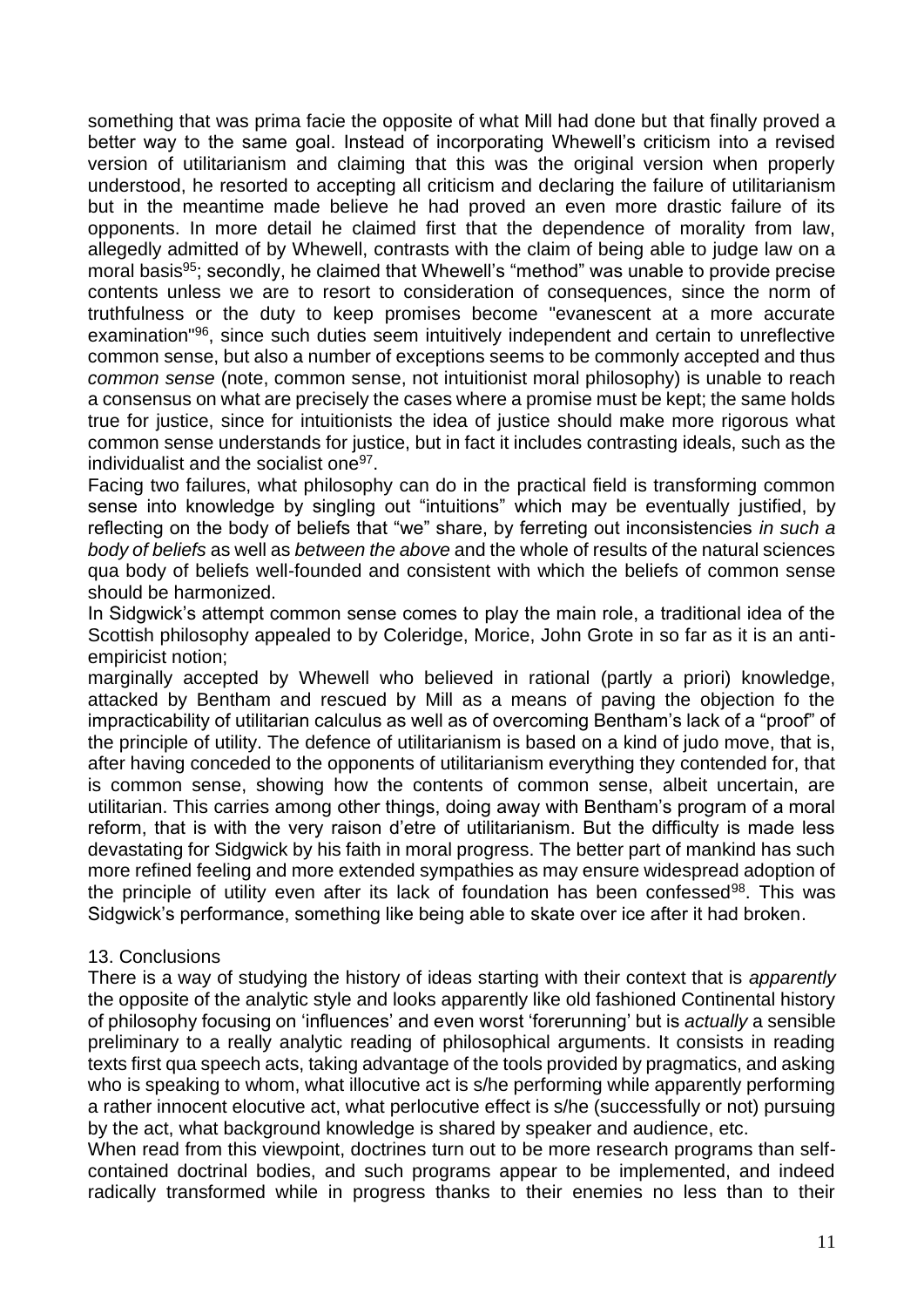supporters. Controversies are the propelling devices of research programs. Controversies are real-words affairs, and philosophers do not engage in them just for the sake of the argument, but in order to win, and alignments are defined on the basis of strategic and tactical requirements that cross the boundaries of disciplines.

As Montaigne believed, "we buy our opinions wholesale", that is, the reasons for opting for one doctrine, say utilitarianism, or against it are often reasons for adopting one among several competing overall views, religious, political, philosophical. In nineteenth-century Britain the competing overall views were more than two, pace the two Mills' attempts at describing the discussion as a battle between the intuitional and the empirical school, or Prejudice and Reason.

It is true that the fierce discussion was between umbrella alignments (at once political, religious, economic, and cultural) and specifically philosophical doctrines were made to bend to the alignment they apparently served. The curious lot of Paley is one brilliant example of this circumstance. He was immensely influential in the first two decades of the century and was suddenly disavowed by both alignments once he started looking an awkward sputnik to the Utilitarians and a dangerous Troy-horse to the Common-Sense and Intuitionist philosophers. And the discussion became more vehement every time some interest, in terms of influence on the public opinion, was at stake that was perceived to be important and rather often the more vehement the less neat was the difference between alignments on theoretical issues. And yet, good objections and counter-objections, and most of all amendments of doctrines were incidentally produced in the course of the fight, and they were no less valuable because of their being more side-effects than sought-for discoveries.

As I have illustrated, the discussion raged first about politics and only in the Thirties, more than four decades after Bentham's *Introduction*, specific points of utilitarian ethical theory started being discussed in any detail. A curious circumstance is that, once theoretical difficulties were highlighted, they were accepted as new starting-points by everybody without much fight in defence of former theoretical formulations. The rescuer of utilitarianism, Sidgwick, was a superb master in such kind of *Gattopardo-*like process of selftransformation. In fact, he turned utilitarianism from a subversive ideology into the establishment's philosophy precisely because he transformed it deeply, and the bequest he left to twentieth-century Anglo-Saxon ethics consisted, more than of Benthamite ones, of those ideas he, and before him Mill, had borrowed from their opponents.

# **References**

Albee, E. (1902 [1990]), *A History of English Utilitarianism*, Bristol: Thoemmes Press. Belsham, Th. (1801), *Elements of the Philosophy of the Mind, and of Moral Philosophy. To which is Prefixed a Compendium of Logic*, London: Johnson.

Bentham, J. (1829 [1983]), 'Article on Utilitarianism: Long Version', in *Deontology together with A Table of the Springs of Action and Article on Utilitarianism*, ed. by A. Goldworth, Oxford, Clarendon Press, 1983, pp. 285-318.

Brown, J. (1751). *On the Motives to Virtue, and the Necessity of Religious Principle*, in Crimmins 1998, pp. 55-104.

Chappell, T. and Crisp, R. (1998), 'Utilitarianism', in Craig 1998, vol. 9: 551-557 Coleridge, S (1817) *A Lay Sermon Addressed to the higher and Middle Classes on the Existing Distresses and Discontents*, in Coleridge 1969-2001, vol. I, pp. 127-230. Coleridge, S. (1818), *The Friend*, 2 vols., in Coleridge 1969-2001, vol. IV\1-2. Coleridge, S. (1969-2001), *The Collected Works of Samuel Coleridge*, 16 vols., ed. by K. Coburn *et al*., London: Routledge.

Chappell, T. and Crisp, R. (1998), 'Utilitarianism', in Craig 1998, vol. 9: 551-557 Craig (1998), *Routledge Encyclopedia of Philosophy*, 10 vols., London: Routledge. Cremaschi, S. (2007), *L'etica moderna. Dalla Riforma a Nietzsche*, Rome: Carocci, 2007.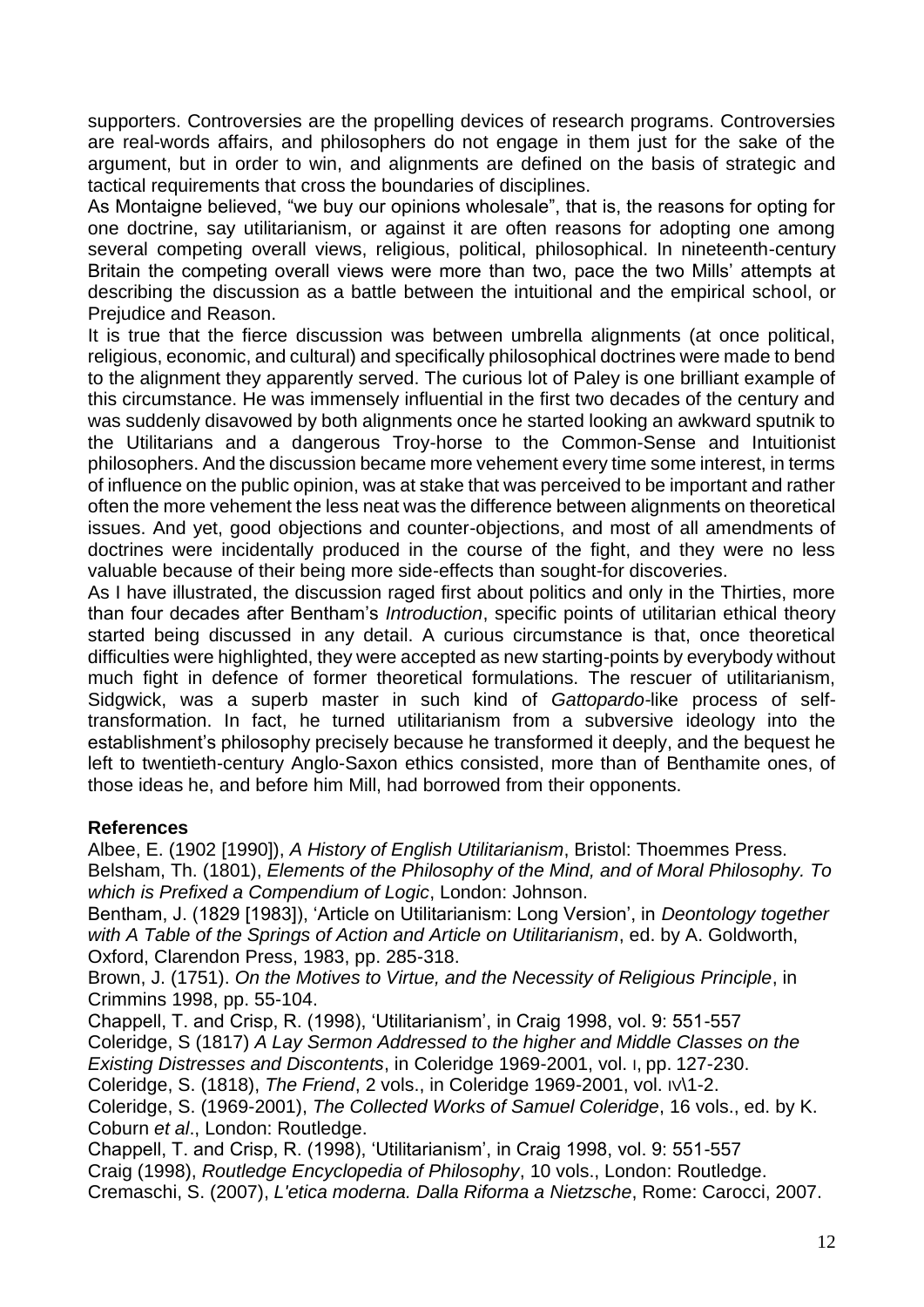Cremaschi, S. (2006a), "Sidgwick e il progetto di un'etica scientifica", *Etica & Politica/Ethics & Politics*, 7/1, pp. 1-36.

Cremaschi, S. (2006b), "The Mill-Whewell controversy on ethics and its bequest to analytic philosophy", in E. Baccarini and S. Prijić Samaržja eds, *Rationality in Belief and Action*, University of Rijeka, Rijeka: Faculty of Arts and Sciences - Croatian Society for Analytic Philosophy, 2006, pp. 45-62.

Crimmins, J. (1990a), "Religion, Utility and Politics: Bentham versus Paley", in Crimmins 1990b, pp. 130-152.

Crimmins, J. ed. (1990b), *Religion, Secularization and Political Thought: Thomas Hobbes to J.S. Mill*, Oxford: Routledge.

Crimmins, J. ed. (1998), *Utilitarianism and Religion*, Bristol: Thoemmes.

Cumberland, R. (1672), *De legibus Naturae*, London: Flesher; Engl. transl. *Treatise of the Laws of Nature* (1727), New York: Garland, 1978.

Gay, J. (1731). *Concerning the Fundamental Principles of Virtue or Morality*, in Crimmins 1998, pp. 33-48

Grote, J. (1876), *A Treatise on the Moral Ideals*, ed. by J.B. Mayor, Cambridge: Deighton. Grote, J., (1870 [1990]), *An Examination of the Utilitarian Philosophy*, ed. by J.B. Mayor, Bristol: Thoemmes.

Hall, R.T. (1971), "Autonomy and the Social Order. The Moral Philosophy of F.D. Maurice", *The Monist*, 53\3, pp. 505-19.

Jeffrey, F. (1804), "Bentham's Traité de Législation civile et pénale". *Edinburgh Review*, 4 (April), n. 7, pp. 1-20.

Law, E. (1758 [1998]). 'On Morality and Religion', in Crimmins 1998, pp. 147-153. Lively, J. and Rees, J. (1978) eds., *Utilitarian Logic and Politics*, Oxford: Clarendon Press. Macaulay, T.B. (1829a), "Mill's Essay on Government: Utilitarian Logic and Politics", *The Edinburgh Review*, 49 (March), n. 97, pp. 159-189; reprint in Lively and Rees 1978, pp. 97-129.

Mackintosh, J. (1818). "Bentham's Plan of a Parliamentary Reform", *The Edinburgh Review*, 31 (December), n. 61, pp. 165-203.

Mackintosh, J. (1830 [1991]), *Dissertation on the Progress of Ethical Philosophy*, *chiefly during the Seventeenth and Eighteenth Centuries*, Bristol: Thoemmes.

Maurice, F.D. (1868), *The Conscience: Lectures on Casuistry*, London: Macmillan. Maurice, F.D. (1862), *Modern Philosophy; or a Treatise of Moral and Metaphysical* 

*Philosophy from the Fourteenth Century to the French Revolution*, London: Griffin, Bohn and Co.

Maupertuis, P.-L. Moreau de (1749 [1965-1974]), *Essai de philosophie morale*, in *Oeuvres,* 4 vols., ed. by G. Tonelli, Hildesheim: Olms, vol. I, pp. 193-252.

Mill, J. (1820 [1992]), "Essay on Government", in *Essays from the Supplement to the Encyclopedia Brtitannica* (*The Collected Works of James Mill*, London: Routledge/Thoemmes, vol. 2).

Mill, J. (1835 [1995]), *A Fragment on MackIntosh*, London: Routledge / Thoemmes.

Mill, J.S. (1833), *Remarks on Bentham's Philosophy*, in Mill 1963-, vol. X, pp. 5-18.

Mill, J.S. (1835), *Sedgwick's Discourse*, in Mill 1963-, vol. X, pp. 31-74.

Mill, J.S. (1840), *Coleridge*, in Mill 1963-, vol. X, pp. 117-63.

Mill, J.S. (1852), *Whewell on Moral Philosophy*, In Mill 1963-, vol. X, pp. 167-201.

Mill, J.S. (1861), *Utilitarianism*, in Mill 1963-, vol. X, pp. 203-259.

Mill, J.S. (1963-), *Collected Works of John Stuart Mill*, 32 vols., ed. by J.M. Robson *et al*., Toronto: University of Toronto Press.

Newman, J.H. (1841), *The Tamworth Reading Room*, in Newman 2004, pp. 254-305. Newman, J.H. (2004), *Discussions and Arguments on Various Subjects*, ed. by J. Tolhurst and G. Tracey, Leominster: Gracewing.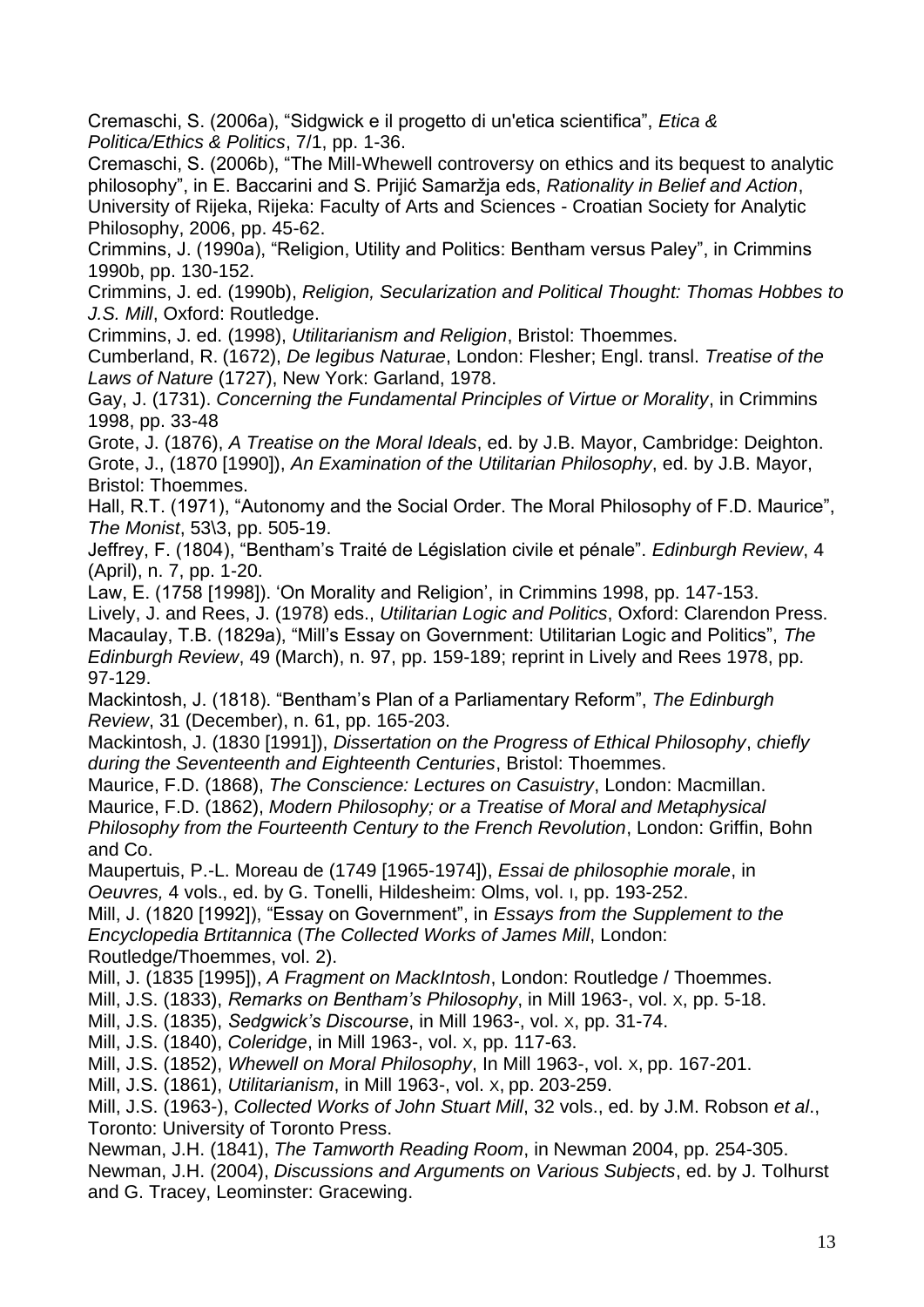Paley, W. ([1785] 2002). *The principles of moral and political philosophy*, ed. by D.L. LeMahieu, Liberty Fund, Indianapolis, IN, 2002.

Rorty, R., Scheewind, J.B., and Skinner, Q. eds (1984), *Philosophy in History*, Cambridge: Cambridge University Press.

Schofield, T.P. (1987), 'A Comparison of the Moral Theories of William Paley and Jeremy Bentham', *The Bentham Newsletter*, June, n. 11, pp. 4-22.

Schneewind, J.B. (1974), "Sidgwick and the Cambridge Moralists", *The Monist*, 58, pp. 370-404.

Schneewind, J.B. (1984), "The Divine Corporation and the History of Ethics", in Rorty, Scheewind, Skinner 1984, pp. 173-92.

Schneewind, J.B. (1995) "Voluntarism and the Origins of Utilitarianism", *Utilitas*, 7\1, pp. 87-96.

Schneewind, J.B. (1998), *The Invention of Autonomy*, Cambridge: Cambridge University Press.

Sedgwick, A. (1833 [1969]), *Discourse on the Studies of the University*, ed. by E. Ashby and M. Anderson, Leicester: Leicester University Press.

Sidgwick, H., *Methods of Ethics*, I ed. (1874 [1996]), in *Works,* 15 vols., Bristol: Thoemmes.

Whewell, W. (1854), *Elements of Morality*. 3<sup>d</sup> ed., London: Parker.

Whewell, W. (1852 [1862]), *Lectures on the History of Moral Philosophy in England*. London: Parker.

#### Acknowledgements

I whish to thank James Crimmins for pointing at several mistakes and omissions, which I have tried – as far as I was able – to emend.

- <sup>4</sup> See Schneewind 1998, ch. 6, 19; Cremaschi 2007, ch. 5.
- <sup>5</sup> See Cumberland, 1672; Gay, 1731; Brown, 1751.
- <sup>6</sup> See Schneewind, 1984.
- <sup>7</sup> See Schneewind, 1995.

- <sup>9</sup> Maupertuis, 1749, pp. 201-4.
- <sup>10</sup> Maupertuis, 1749, pp. 240-1.
- <sup>11</sup> Belsham, 1801, p. 369.
- <sup>12</sup> *Ibidem*, p. 379.
- <sup>13</sup> *Ibidem*.
- <sup>14</sup> Paley 1785, book I, ch. 7 (p. 25).
- <sup>15</sup> See Law 1758; for comments see Crimmins 1998, pp. 20-23.
- <sup>16</sup> *Ibidem*, p. 371.
- <sup>17</sup> *Ibidem*, p. 411.
- <sup>18</sup> *Ibidem*, p. 432.
- <sup>19</sup> *Ibidem*, p. 440.
- <sup>20</sup> *Ibidem*, p. 447.
- $21$  See Jeffrey 1804.
- <sup>22</sup> *Ibid*., p. 18
- <sup>23</sup> *Ibid*.
- <sup>24</sup> Coleridge 1817, pp. 188-87 fn.
- <sup>25</sup> Coleridge, 1818, vol. I, p. 314.
- <sup>26</sup> *Ibidem*, p. 317.
- <sup>27</sup> *Ibidem*, p. 314.
- <sup>28</sup> *Ibidem*.
- <sup>29</sup> *Ibidem*, p. 318.
- <sup>30</sup> *Ibidem*, p. 194.

<sup>&</sup>lt;sup>1</sup> Mill, 1861, pp. 173.

<sup>2</sup> Albee, 1902, chs. 1, 4, 9.

<sup>3</sup> See Schneewind 1998, chs. 10, 15, 16, 18; Cremaschi 2007, ch. 6.

<sup>8</sup> These aspect of the Paley-Bentham relationship have been stressed by Schofield 1987 and Crimmins 1990a.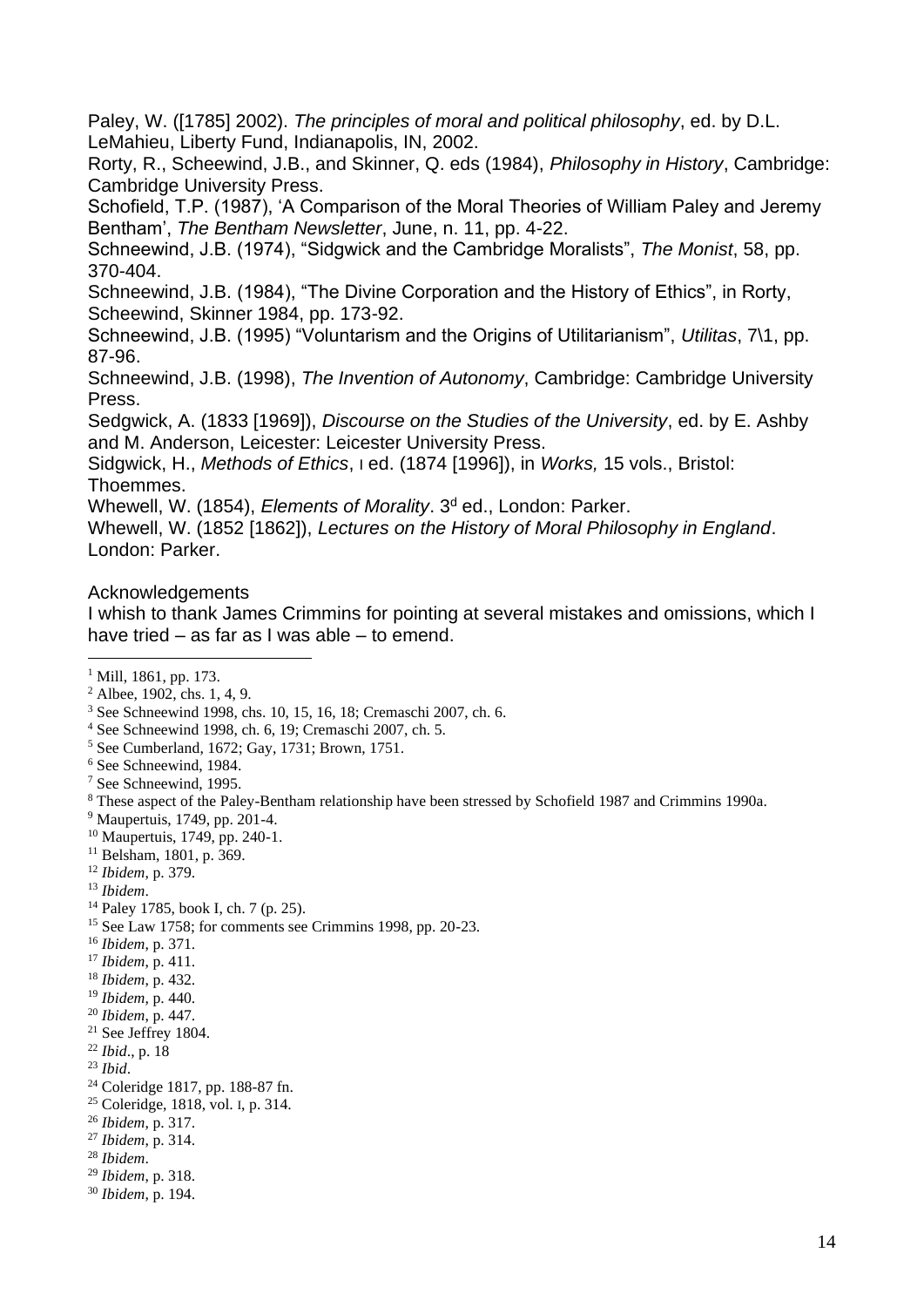*Ibidem*, p. 49. *Ibidem*, p. 194. Sedgwick, 1834, p. 67. *Ibidem*, 1834, p. 51. *Ibidem*, p. 52. *Ibidem*, p. 53. *Ibidem*, p. 61; cf. 66. *Ibidem*, p. 69. See Mackintosh 1818 See Lively and Rees, p. 52. Macaulay 1829a, p.128. Macaulay 1829b, pp. 171 -177. *Ibid*., p. 171. *Ibid*., p. 175. *Ibid*., p. 176. *Ibid* . <sup>47</sup> Mackintosh 1830, pp. 284-313. *Ibidem*, p. 292. *Ibidem* . *Ibidem*, p. 293. *Ibidem* . *Ibidem*, p. 294. *Ibidem*, p. 295. *Ibidem*, p. 296. *Ibidem* . *Ibidem* . *Ibidem*, p. 297. *Ibidem*, p. 302. *Ibidem*, p. 303. *Ibidem* . *Ibidem*, p. 306. *Ibidem* . *Ibidem*, p. 309. *Ibidem*, p. 308. J. Mill, 1835, pp. 120 -130. *Ibidem*, p. 156. J.S. Mill 1835, p. 51. *Ibidem* , p. 50. See J.S. Mill 1833. J.S. Mill 1835, p. 51. *Ibidem*, p. 52 J.S. Mill 1840. See Schneewind, 1974. Maurice 1862, p. 672; on Maurice see Hall, 1971. *Ibidem*, p. 673. *Ibidem* . Maurice, 1867, p. 47. Newman 1841, p. 295. *Ibidem*, p. 263. *Ibidem*, p. 269. *Ibidem*, pp. 262 -63. *Ibidem*, pp. 304. Whewell, 1954, § 648. Whewell, 1952, p. 216. Mill, 1852. Whewell, 1854, vol. ii, pp. 300 -23. Mill, 1861, pp. 234 -39. *Ibidem*, pp. 220 -22. *Ibidem*, pp. 227 -30. *Ibidem*, pp. 206 -7. *Ibidem*, pp. 223 -26.

Grote, 1870, p. 24.